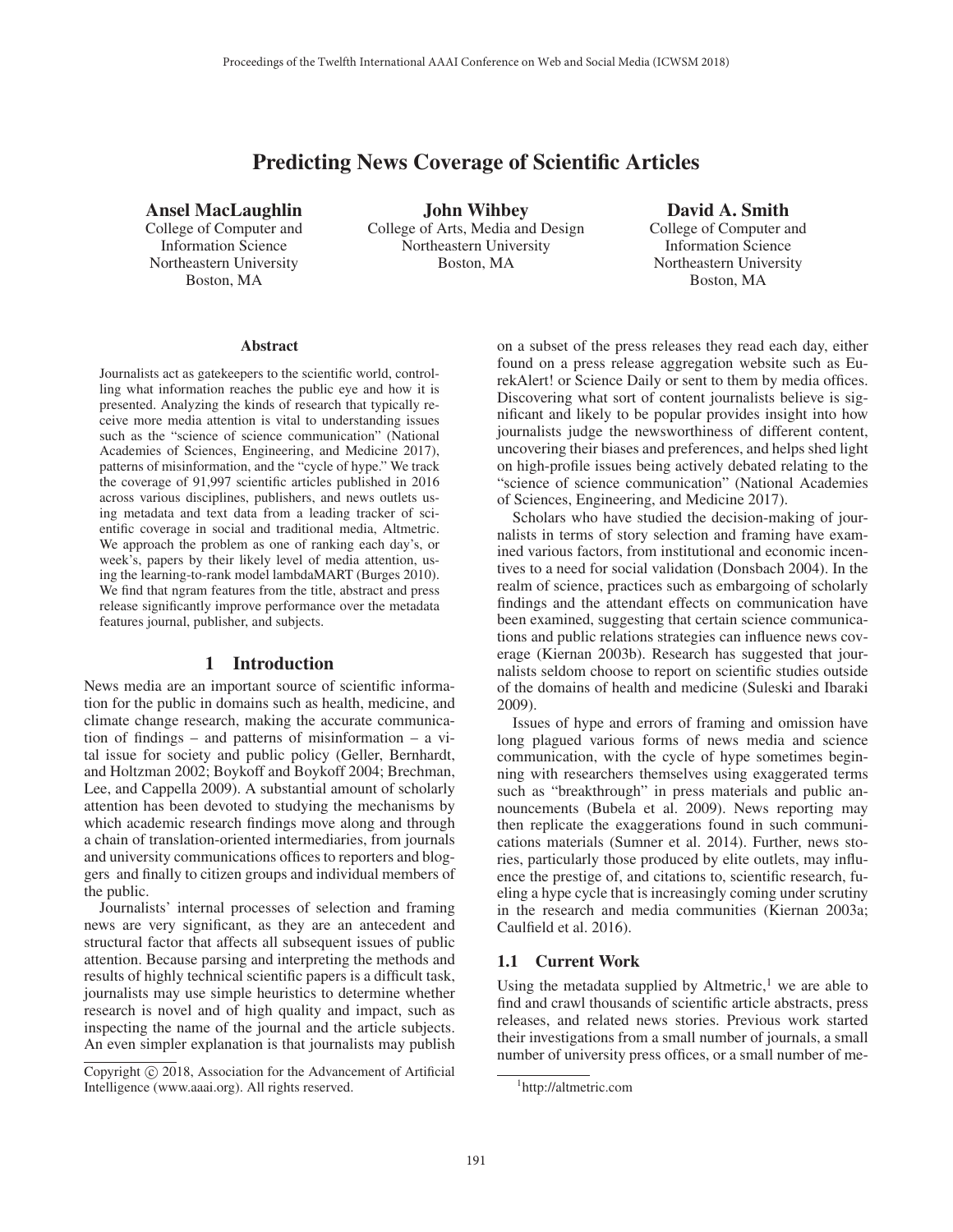dia outlets. This work, however, is the first, to our knowledge, analysis of news coverage of scientific articles across hundreds of disciplines and journals and thousands of news outlets.

# 1.2 Summary of Results

In summary, we find that the text of a scientific article's abstract, press release, and title, along with metadata on the subjects, journal and publisher are indicative of news coverage. We model journalists' daily or weekly selection process as one of ranking scientific articles to cover. This allows us to deal naturally with the resource constraints in any given outlet, as there are only so many slots for science stories in a given daily or weekly paper. We learn to rank a list of the scientific articles published on a given day or week using lambdaMART (Burges 2010) and optimizing NDCG. We find that having a press release is the most important feature for predicting article rank. Running just on the subset of scientific articles with press releases published on EurekAlert! or Science Daily (approximately 22% of the articles), performance decreases on the ranking task. This performance drop is perhaps indicative of the utility of press releases to journalists. In order to cover an article without a press release, journalists must devote significantly more time to reading and researching to determine if and how to write a piece.

# 2 Related Work

There are three lines of research relevant to the task at hand. First, we discuss research on altmetrics, their reliability, and their utility. Second, by examining surveys and research relating to the changing media ecosystem, we provide vital context for our analysis. Finally, we discuss computational approaches to predicting the popularity of content, scientific and not, on social and mainstream media.

### 2.1 Altmetrics

In 2010, the term "altmetrics" was coined (Priem et al. 2010). Altmetrics include a wide variety of counts, from coverage in mainstream news and social media (tweets, shares, likes, etc) to citations on Wikipedia. In the past decade, research has examined the utility of these new metrics to authors, universities, journals and repositories (Piwowar 2013; Priem, Groth, and Taraborelli 2012); what data ought to be included by altmetric providers and how to measure them (Bornmann 2014); and the correlation of various new metrics to traditional ones (Thelwall et al. 2013; Costas, Zahedi, and Wouters 2014). One significant problem with altmetrics is that they are easy to manipulate. It is not difficult to use a bot to artificially inflate the number of tweets or mentions of a given article. Although altmetric providers, such as our data source Altmetric, make efforts to identify and remove false coverage, a thorough examination of the data and sources is necessary. As is discussed later, counts of news coverage of scientific articles in our dataset are artificially inflated by non-content-creating websites which copy abstracts and press releases from other sources.

# 2.2 Media Ecosystem Context

There has also been significant research by scientists and journalists investigating what kind of scientific topics are covered in the news and how journalists select articles and convey information (Tanner 2004; Viswanath et al. 2008). In a study of health journalists, Len-Rios et al. (2009) find that journalists often use public relations materials when reporting on scientific news. Additionally, they find that, when attempting to judge the potential newsworthiness of a scientific article, journalists often consult other news outlets. Woloshin and Schwartz (2002) interview press officers and study press releases of 9 high-profile journals. They find that press offices select articles for press releases based on perceived newsworthiness and that most press releases exaggerate the importance of findings and do not note the limitations of the study. A survey of 99 scientific journalists by Harvard's Shorenstein Center on Media, Politics, and Public Policy (2016) investigates difficulties journalists face when covering medical science articles. Asked what factors limit their efforts to report on medical science issues in a timely and knowledgeable way, 42 journalists list that "insufficient time to do adequate background research" and 32 that "difficulty in determining whether a health/medical claim is valid" are major problems.

The role of the science journalist has been changing with the advent of digital and social media, during which time there has been a dramatic contraction in the numbers of specialized science journalists (Russell 2006). At the same time, some science journalists have become more interactively engaged than ever with scientists and interested audiences, and the online world has witnessed journalists taking a stance that is more critical toward sources and more interpretative as compared to science journalism of the past (Fahy and Nisbet 2011).

Still, journalists often lack formal training in statistics and lack a knowledge-based understanding of issues (Patterson 2013; Wihbey and Coddington 2017). On issues involving uncertainty or controversial science, or in domains that have been highly politicized, this lack of formal training as well as traditional norms of "newsworthiness" – where sensation and controversy are seen as virtues – can make reporters more likely to echo faulty claims. Journalists may be inclined to employ "false balance" on scientific issues, or giving equal credence to two "sides" despite the weight of evidence supporting only one (Friedman, Dunwoody, and Rogers 2010; Boykoff and Boykoff 2004; Clarke 2008).

# 2.3 Popularity Prediction

Predicting popularity of news and other content on social media such as Twitter or Reddit has been researched extensively (Ji He et al. 2016; Guerini, Strapparava, and Ozbal 2012; Wu et al. 2011; Althoff et al. 2013; Zhao et al. 2015; Tan, Lee, and Pang 2014). Hong, Dan, and Davison (2011) use textual features to predict the popularity of tweets as both a binary prediction problem (retweet or not) and a multiclass classification problem (class breakdown by tweet volume). Bandari, Asur, and Huberman (2012) approach the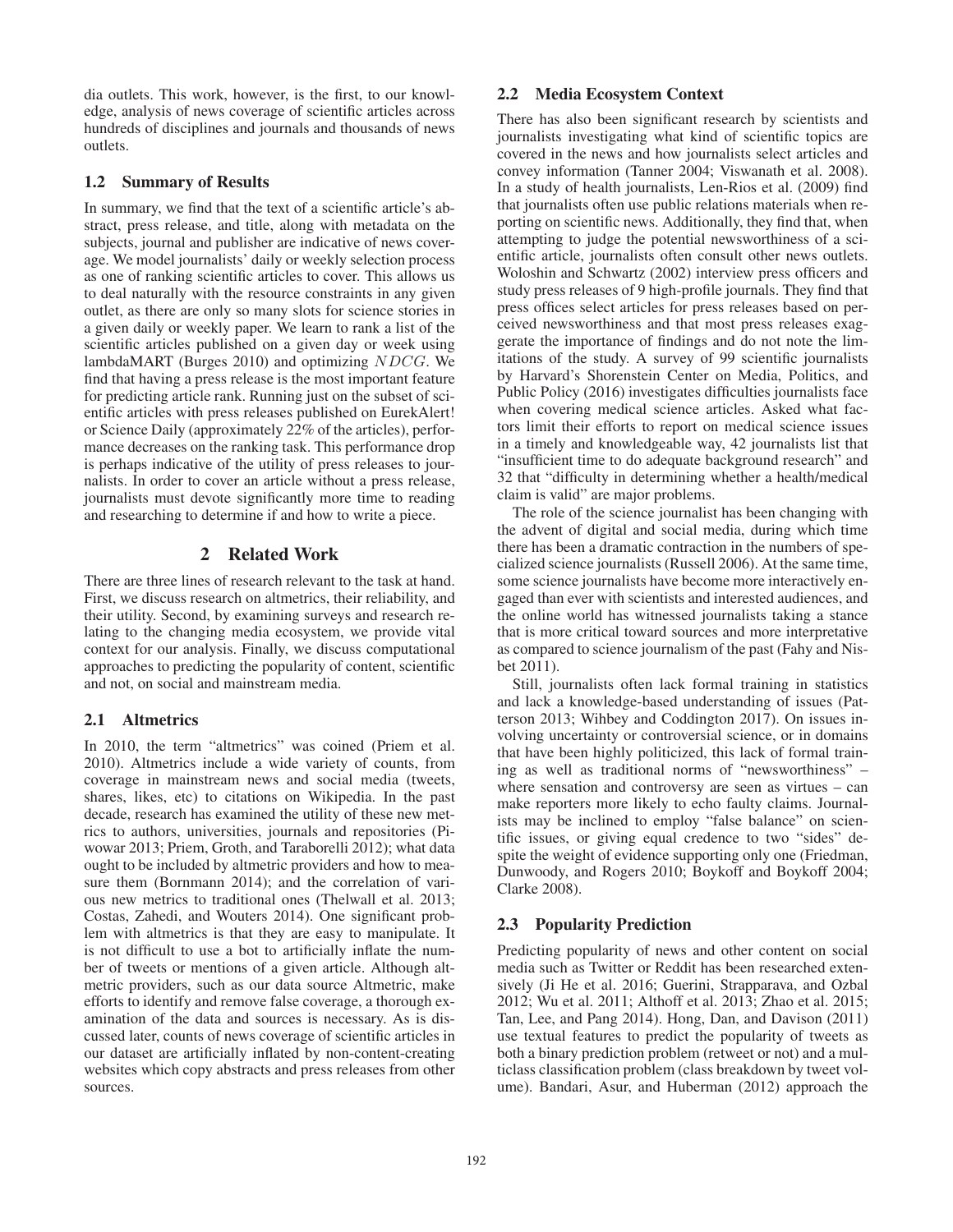problem of predicting the popularity of a news article on Twitter prior to its release, rather than after observing its initial reception. As features, they use the news source, category of the article (subject), subjectivity of article language, and named entities in the article. They predict the number of tweets using various regression and classification algorithms (binning the tweets into categories by count). They find that publication source is the most important feature. Tan, Friggeri, and Adamic (2016) track the flow of information from press releases to news articles to shares and comments on Facebook. They consider press releases of four types: political, technological, finance, and science (limited to MIT, Stanford and Berkeley), and track their coverage through 1800 news outlets. Controlling for the popularity of the news outlet, they predict news article shares on Facebook, using a variety of features, including subjectivity, positivity, and unigram coverage of the press release source.

There has also been research predicting the popularity specifically of scientific content in both the news and academia. Wallace, Paul, and Elhadad (2015) use logistic regression trained on textual and metadata features to identify attributes of health science articles which correlate with issuance of a press release and media coverage. They use two data sets: approximately 1,300 scientific articles with news coverage in Reuters and 27,000 matched sample (same journal and year) articles with no coverage, and approximately 800 scientific articles published in JAMA with press releases along with 10,000 negative samples. Zhang et al. (2016) build on this work, using supervised LDA and augmenting Sumner's dataset of 462 articles, press releases and news stories to this analysis (Sumner et al. 2014). They find various textual features, such as "95% CI" and "drinking" to be predicative of both press release issuance and news coverage, indicating that scientific journals tend to disseminate press releases for articles whose content is likely to be newsworthy.

Guerini, Pepe, and Lepri (2012) analyze popularity as indicated by an article's number of downloads, bookmarks, and citations. They attempt to model non-topical features of the abstract, such as readability, percentage of pronouns and percentage of future tense verbs. Their dataset consists of articles from the fields of physics and astronomy.

Yogatama et al. (2011) analyze popularity of papers in two fields, economics and computational linguistics, also using downloads and citations as a metric of popularity. They find that textual features improve prediction accuracy over just the metadata features of author name, subject and conference venue.

### 3 Dataset

Altmetric tracks a manually-curated list of over 2000 RSS feeds from news websites in various languages.2 Given a recently crawled news article, they detect scientific coverage and match it with the original journal article using two methods: 1) search for links to content published in journals or on other academic platforms 2) extract potential journal names, article titles and author names, perform a search on

CrossRef in a time window of the 45 days before and after the news report's publication, and link to journal article if CrossRef returns a match. The second, information extraction, method is only applied to English news articles.

Altmetric has provided us with the DOIs of every (tracked) scientific article published in 2016 which received (tracked) news coverage in 2016. This totals 91,997 scientific articles. Querying their database for these DOIs, we are able to retrieve the metadata on each article. $3$  This includes the following bibliographic information (note, Altmetric does not have complete bibliographic information for all scientific articles): title, abstract, journal, publisher, subjects. Additionally, we use the CrossRef API to retrieve accurate dates (date on which the publisher deposited metadata) and more subjects for each scientific article.<sup>4</sup> Counts for each feature type are as follows (out of 91,997 possible): Title: 91,990, Abstract: 65,748, Journal: 91,438, Publisher: 52,417, Subjects (at least one type): 86,203.

Altmetric's API also provides the names of and links to each associated news outlet for a given scientific article. There are 640,610 news articles across 2,057 outlets referencing one or more of the scientific articles. In order to find and download press release(s) associated with each article, we search for two prominent press release aggregation/publication websites, EurekAlert! and Science Daily, in Altmetric's list of relevant news articles for each scientific articles. EurekAlert! is a global news service operated by the AAAS. It is a prominent source for journalists to find press releases from universities, medical centers, journals, government agencies, corporations and other organizations. They publish press releases from all areas of science, medicine, and technology. We find and download press release(s) for 18,287 scientific articles. Science Daily, another prominent press release aggregation website, similarly publishes selected press releases submitted by universities and research organizations. We are unable to download any articles from their website, however, as they block scraping.

#### 3.1 What is Real News Coverage?

The presence of EurekAlert and Science Daily in the list of news source indicates that Altmetric does not track solely mainstream news websites, but also press release publication and aggregation websites. Through manual inspection of outlet publication frequencies and content, we discover that a number of news outlets tracked by Altmetric are not real news outlets which create original content. Specifically, we find that a significant percentage of the coverage for a large number of scientific articles is by outlets which simply copy abstracts or press releases from EurekAlert! or are themselves sources of press releases (such as the MIT press office).

#### 3.2 Copy Detection

Since we aimed to predict "real" coverage of new articles where a journalist had taken the time to craft a story, we use two methods to detect outlets which do not produce real

<sup>2</sup> https://www.altmetric.com/about-our-data/our-sources/news/

<sup>&</sup>lt;sup>3</sup>https://api.altmetric.com/docs/call\_fetch.html

<sup>4</sup> https://github.com/CrossRef/rest-api-doc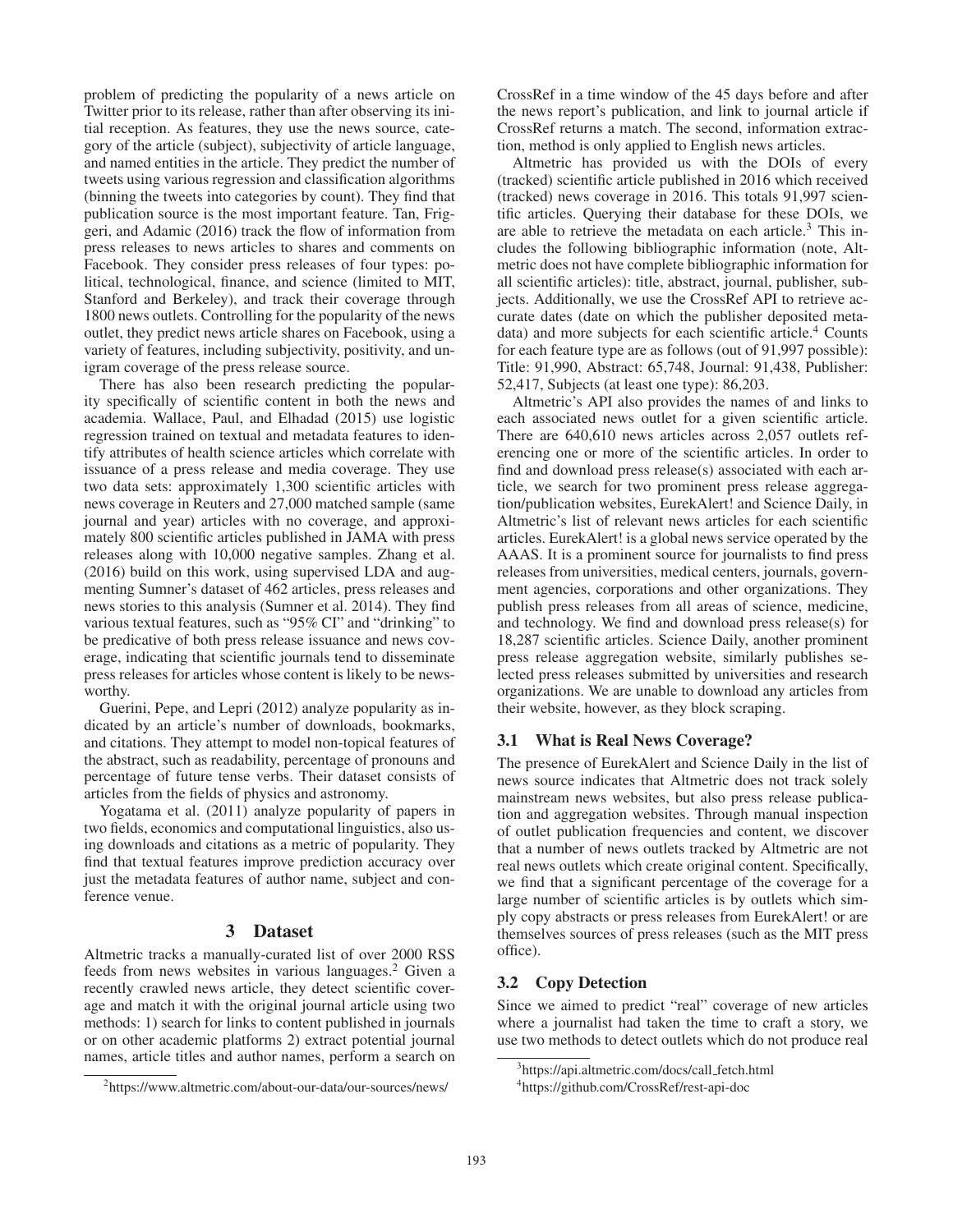

Figure 1: Outlet publication frequency in training set, the first 39 Weeks (276 days) of 2016.

content, finding and removing those which exactly copy abstracts or press releases. One method is based on n-gram overlap, the other on publication frequency. We are able to successfully crawl 474,734 of the related news articles from 1,860 outlets. We then extract the article content using Readability.<sup>5</sup> We lowercase then transform each abstract, press release (from EurekAlert!) and news article into a vector of counts of five-grams. For each article published by each news outlet, we compute its cosine similarity to its parent abstract and press release(s). We identify an outlet as a copier if at least 25% of its news articles have cosine similarity greater than 0.7 to one of the potential sources. This threshold was selected through manual inspection of outlet similarities on our training set (the first 39 weeks, 276 days, of 2016) to be robust to noise from imperfect removal of ads and marginalia in the HTML and outlet-specific boilerplate text. This results in a list of 136 outlets, a mix of press release, university, and special topic websites such as PR Web, MIT News and Seed Daily. Most outlets copy press releases, while a few copy abstracts.

This overlap method, however, does not capture all copiers. Certain science-roundup websites, such as Physician's Briefing, post weekly or monthly review pages which are simply copies of all relevant press releases. The presence of all the extra text lowers the cosine similarity with the original source below our target threshold. Other websites often post only article meta-data. Lastly, nearly two hundred websites, such as Science Daily, either block crawling or removed the news story before we are able to crawl it. In order to identify potentially copying outlets among these, we examine frequency of publication during our training set.

Our intuition is that outlets publishing content on a very large number of articles each day are most likely not generating new content, but simply scraping EurekAlert!, the journal, or some other parent source then posting the content on their website according to a simple rule such as journal name or article subject. Through manual inspection of source frequencies and content, we identify covering 10 scientific articles per day as a reasonable threshold to distinguish real news outlets from copiers. Figure 1 displays outlet publication frequency in the training set. 972 outlets

cover fewer than 1 article per week, 1031 between one a week and 10 a day, and 20 outlets more than 10 per day. EurekAlert! is the highest occurring outlet in the training set, covering 13,925 scientific articles. There are 34 news sources in test set not present in the training set. The highest frequency mainstream news outlet in our training set is the Daily Mail, publishing stories referencing approximately 9 scientific articles per day. The Huffington Post is in second at just under 7 per day. This method detects 20 super high frequency outlets, 10 of which are already identified by the five-gram cosine similarity method. Thus we identify a total of 146 copiers and remove these copiers from the list of news coverage for each scientific article.

#### 4 Predicting Scientific Article Popularity

We approach the problem of predicting the popularity of a scientific article as a ranking task. Given all of the articles published on a given day or in a given week, we aim to learn to rank them by a relevance metric corresponding to the number of real news articles. We treat each week or day as a query, then grade each article's relevance according to its real news coverage.

We calculate relevance as follows: for a given period of time, take threshold 1,  $T_1$ , as the amount of news coverage of scientific article in the 50th percentile + 1 and threshold 2,  $T_2$ , as the amount of news coverage of the scientific article in the 90th percentile  $+1$ . We label an article's relevance,  $R$ , as follows:

$$
R_0: 0 \le c < T_1
$$
\n
$$
R_1: T_1 \le c < T_2
$$
\n
$$
R_2: T_2 \le c
$$

where  $c$  is the number of news articles published on a given scientific article. At the granularity of a day, on average, the relevance thresholds are  $T_1 = 1.93, T_2 = 10.46$ . At a week, the average thresholds are similar, at  $T_1 = 1.98$  and  $T_2 = 10.73$ . Although coverage varies significantly day-today, where a scientific article with 20 news articles could be labeled as relevance 1 or 2 depending on the competing articles that day, at the week level, the thresholds are relatively uniform.

Our intuition for determining relevance is as follows: say a journalist were to be presented with a list of the scientific articles published on a given day or in a given week for which Altmetric had tracked some amount of real coverage. In order to select which articles to write on, the journalist would need to read some number of press releases and abstracts. Reading or skimming all scientific articles covered by Altmetric, at approximately 250 articles per day, is unfeasible. Additionally, half of those articles are relevance 0, covered by 1 or no real news outlets, and thus are of questionable importance. Sorting by predicted relevance allows journalists to read only a small subset of articles a day, knowing these articles are predicted to be widely popular and interesting to a broad audience. Although journalists may be interested exclusively in relevance 2 scientific articles, we include relevance 1 (instead of a binary relevance

<sup>5</sup> https://github.com/buriy/python-readability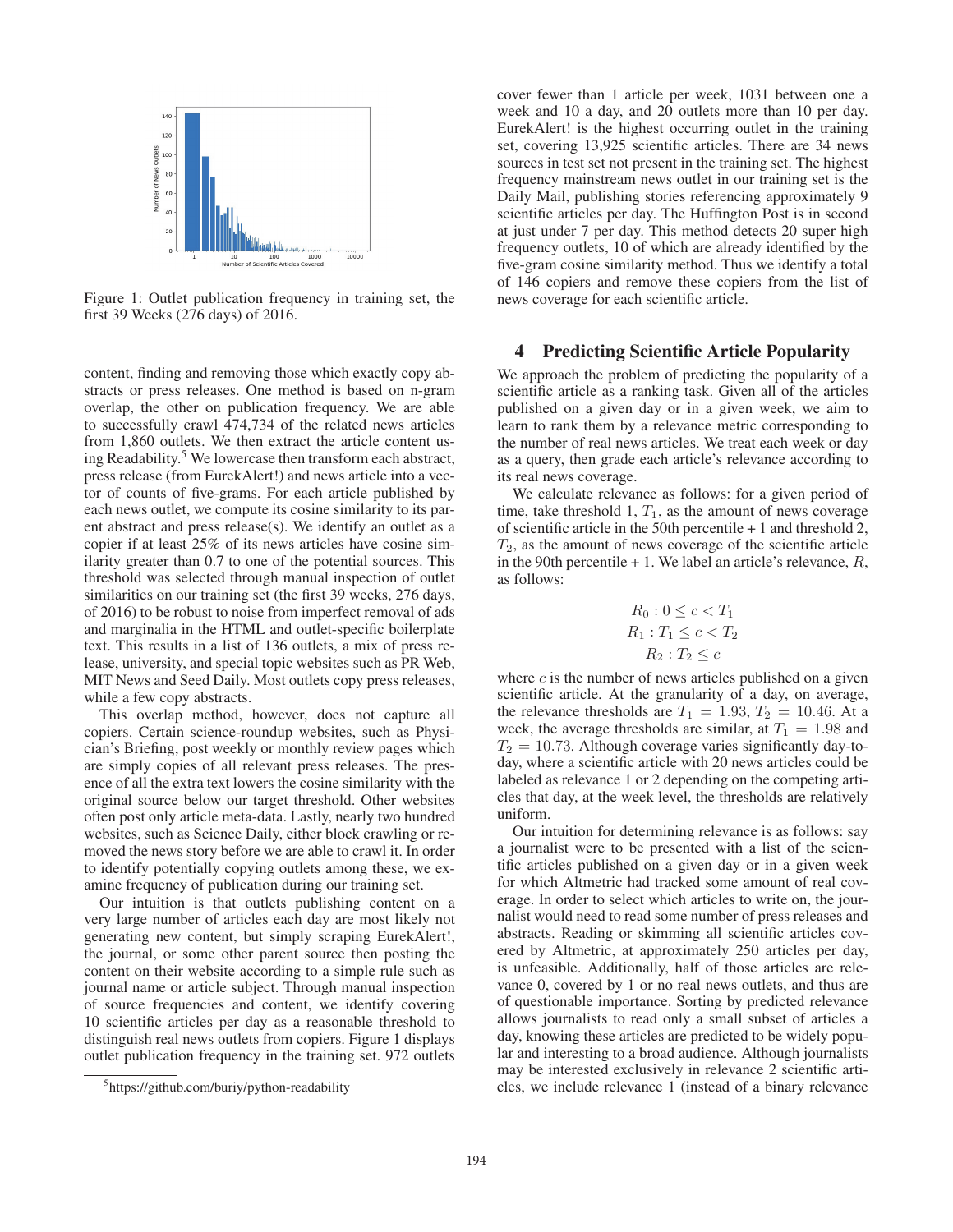| <b>Journal</b>                  | Avg. Coverage |
|---------------------------------|---------------|
| <b>JAMA</b> Internal Medicine   | 21.2          |
| JAMA: Journal of the American   | 16.9          |
| Medical Association             |               |
| Pediatrics                      | 16.5          |
| <b>Current Biology</b>          | 16.1          |
| <b>JAMA</b> Pediatrics          | 15.0          |
| MMWR: Morbidity & Mortality     | 14.9          |
| Weekly Report                   |               |
| Circulation                     | 14.7          |
| New England Journal of Medicine | 14.4          |
| Nature Geoscience               | 13.0          |
| Nature Climate Change           | 13.0          |

Table 1: Top 10 journals by average amount of real news coverage. Only journals with at least 100 articles in the dataset included in analysis.

task), to indicate that a mis-rank of a relevance 2 below a relevance 0 is worse than below a relevance 1.

We use the first 39 weeks (276 days) of 2016 as our training set and evaluate on weeks 40-52 (days 277-365). There are 72,540 scientific articles in the training set. Their coverage ranges from 0 to 368 news mentions, with the scientific articles in the 50th and 90th percentiles receiving 1 and 9 news articles of coverage, respectively. There are 19,457 scientific articles in the test set. Their coverage ranges from 0 to 303, with the scientific articles in the 50th and 90th percentiles receiving 1 and 11 news articles of coverage, respectively.

### 4.1 Model

We use the learning-to-rank algorithm, lambdaMART (Burges 2010). LambdaMART directly optimizes ranking quality measures such as Normalized Discounted Cumulative Gain (NDCG) and Mean Average Precision (MAP) using gradient boosted decision trees. We use Microsoft's LightGBM to train the model, training it to optimize NDCG. For the daily problem, we optimize and evaluate on NDCG@10 since it is a usual search engine metric and we found 10 to be the upper limit on the number of scientific articles a real news outlet would cover in a day. For the weekly problem, we optimize and evaluate on a range of ranks 7, 35, and 70, corresponding to outlets which publish on 1, 5, or 10 scientific articles each day. We use DART (Dropouts meet Multiple Additive Regression Trees) as the boosting type, as previous research has shown that DART overcomes MART's issue of over-specialization to a considerable extent and improves performance on ranking tasks (Rashmi and Gilad-Bachrach 2015).

#### 4.2 Features

We extract and treat as binary features the earlier mentioned bibliographic features: Journal, Publisher. Table 1 displays the top 10 journals with at least 100 articles by average news coverage (all journals, however, are included as features). As expected, top journals such as JAMA, Pediatrics, New

| <b>Subject</b>                        | <b>Avg. Coverage</b> |
|---------------------------------------|----------------------|
| health information management         | 15.4                 |
| health, toxicology and mutagenesis    | 10.7                 |
| pediatrics, perinatology, and child   | 10.5                 |
| health                                |                      |
| environmental science, miscellaneous  | 10.1                 |
| agricultural and biological sciences, | 9.7                  |
| miscellaneous                         |                      |
| internal medicine                     | 9.5                  |
| general earth planetary sciences      | 8.9                  |
| epidemiology                          | 8.8                  |
| archaeology                           | 8.7                  |
| social sciences, miscellaneous        | 84                   |
|                                       |                      |

Table 2: Top 10 CrossRef subjects by average amount of real news coverage. Only subjects describing at least 100 articles in the dataset included in analysis.

England Journal of Medicine, and Nature, make up most of the top 10.

We also extract and treat as binary features four different types of subjects from Altmetric and CrossRef: Medline subject codes for journal (Altmetric), subjects as indexed by SCOPUS (Altmetric), publisher subjects (Altmetric), and CrossRef subjects. Subjects are mostly at the granularity of the journal or higher. Similar journals have subjects in common, with, for instance, the journals Nature Conservation, Conservation Biology, Ecology and Evolution, and many more sharing the CrossRef subject "nature and landscape conservation." Multidisciplinary journals, such as PNAS and Nature, are often tagged with more general subjects such as "science" or "multidisciplinary." Table 2 displays the top 10 CrossRef subjects describing at least 100 articles by average news coverage. As expected, health related subjects top the list, along with those related to the environment. Unfortunately, but as expected, "general computer science" and "computational mathematics" secured the last places, at 0.5 and 0.3 news articles on average, respectively.

We also extract textual features, when available, for each document: Title, Abstract, Press Release. For scientific articles with more than one press release, we randomly select one. For each type of text document, we preprocess using a standard English stop word list, extracting counts of unigrams and bigrams, keeping tokens which appear in more than one document and no more than 80% of documents of the same type in the training set. We keep the 30,000 most frequently occurring features in the training set. We then scale the vectors of counts by tfidf weights fit on the training set.

Finally, we create a boolean feature hasPR indicating whether the scientific article received coverage on one of the two prominent press release aggregation websites, EurekAlert! or Science Daily. We hypothesize that mention on one of these would expose the scientific article to more journalists and thus garner more coverage.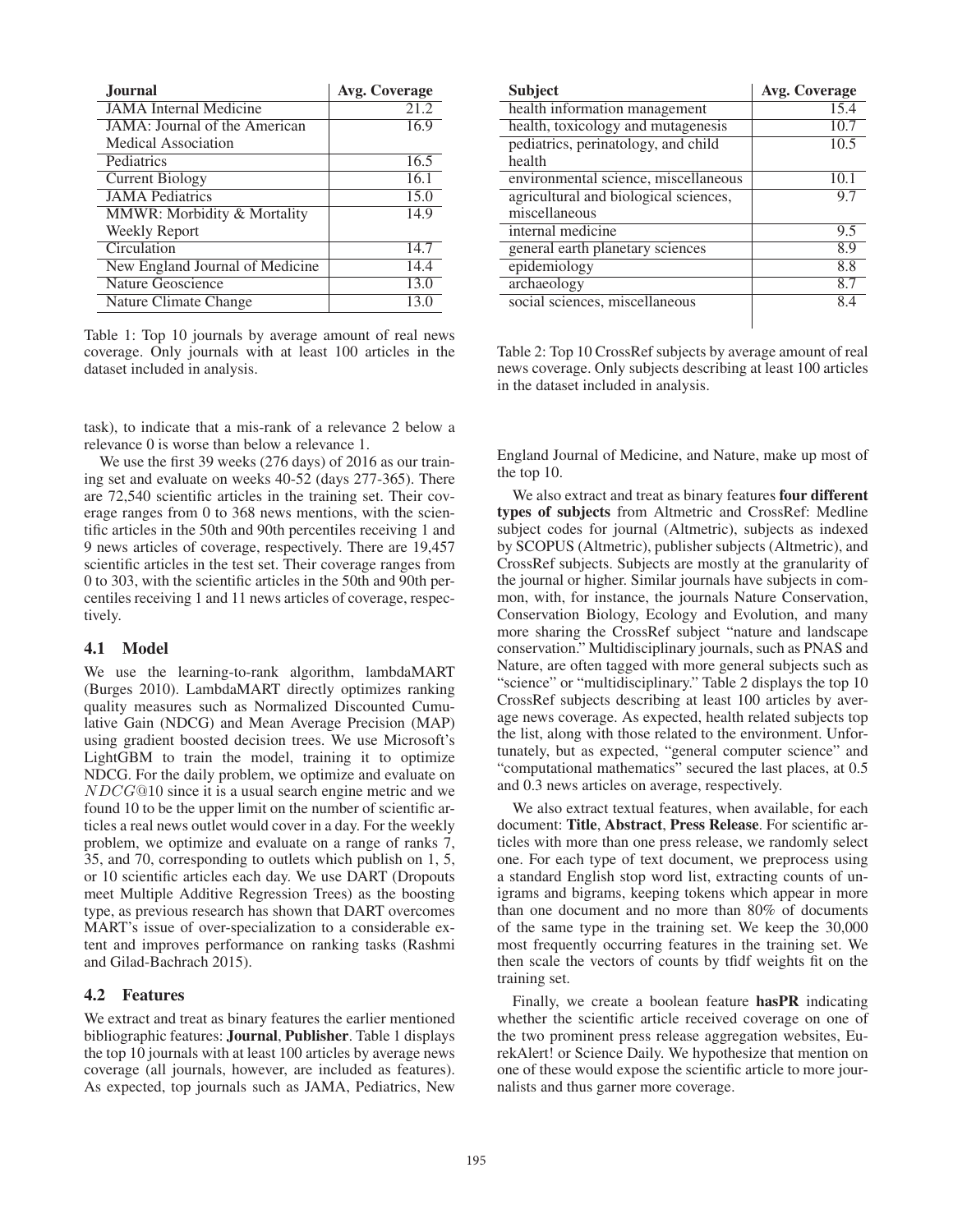|                                 |                                  | <b>Day</b> |        | Week    |         |
|---------------------------------|----------------------------------|------------|--------|---------|---------|
|                                 | <b>Features</b>                  | NDCG@10    | NDCG@7 | NDCG@35 | NDCG@70 |
|                                 | Metadata (excluding hasPR)       | 0.4114     | 0.4513 | 0.4460  | 0.4068  |
|                                 | Metadata                         | 0.5485     | 0.6758 | 0.6148  | 0.5740  |
|                                 | Metadata + Title                 | 0.6112     | 0.7615 | 0.6778  | 0.6097  |
| All Articles                    | Metadata + Abstract              | 0.6116     | 0.7935 | 0.6920  | 0.6284  |
|                                 | Metadata + Press Release         | 0.5957     | 0.7563 | 0.6943  | 0.6344  |
|                                 | Metadata + Title + Abstract      | 0.6114     | 0.8236 | 0.6944  | 0.6280  |
|                                 | Metadata + Title + Press Release | 0.6209     | 0.8107 | 0.7282  | 0.6472  |
|                                 | Title + Abstract + Press Release | 0.6273     | 0.8868 | 0.7076  | 0.6416  |
|                                 | All Features                     | 0.6354     | 0.8841 | 0.7313  | 0.6621  |
|                                 |                                  |            |        |         |         |
|                                 | Metadata                         | 0.5101     | 0.4775 | 0.4433  | 0.5307  |
|                                 | Metadata + Title                 | 0.5362     | 0.4782 | 0.4584  | 0.5259  |
|                                 | Metadata + Abstract              | 0.5611     | 0.5629 | 0.5085  | 0.5721  |
| Conditioned on<br>Press Release | Metadata + Press Release         | 0.5841     | 0.6015 | 0.5315  | 0.6009  |
|                                 | Metadata + Title + Abstract      | 0.5657     | 0.6020 | 0.4936  | 0.5597  |
|                                 | Metadata + Title + Press Release | 0.5888     | 0.6036 | 0.5350  | 0.6050  |
|                                 | Title + Abstract + Press Release | 0.5902     | 0.5526 | 0.5251  | 0.5904  |
|                                 | All Features                     | 0.6065     | 0.6156 | 0.5559  | 0.6106  |

Table 3: Daily and weekly popularity prediction: results on all articles then conditioning on press release issuance. Metadata features include hasPR, subjects, journal and publisher. After conditioning on press release issuance, there are some days on which fewer than 10 scientific articles were published - for those days NDCG is calculated up to that number of scientific articles. Best result for each column is in bold. Models in each column that the respective best performing model significantly outperforms are italicized ( $p < 0.05$ , permutation test).

# 5 Results

We present results on three tasks. The first two tasks are ranking ones. In task one, we attempt to learn to rank lists of scientific articles grouped by day. In task two, we perform the same task, but on lists of scientific articles grouped by week. For task three, we consider the binary task of differentiating between scientific articles with real coverage and those with coverage only from press release issuers and copiers.

### 5.1 Daily Prediction

See Table 3 for results for this experiment. In line with previous research, textual bag-of-words features provide baseline performance higher than just metadata features. The model using all features performs the best, but it does not statistically significantly outperform models using all textual features or metadata, title and press release features.

Table 4 lists the top features for the best performing feature set, all features. Due to the nonlinear nature of gradient boosted trees, we are unable to exactly determine the polarity of different features, only their importances, given by the number of times on which they were split. We approximate feature polarity by the difference in average relevance of documents with and without each feature.

To note, interpretation of these features, especially single features, is highly conjectural. Regardless, we provide some discussion and speculation. As expected, coverage on EurekAlert! or Science Daily is very predictive, as are generally popular and unpopular subjects such as medicine (popular) and chemistry (unpopular). As can be seen in table 4,

| # Split | <b>Polarity</b> | <b>Feature</b>          | <b>Source</b> |
|---------|-----------------|-------------------------|---------------|
| 100     | 0.57            | hasPR                   | hasPR         |
| 88      | 1.31            | mesothelioma            | abstract      |
| 85      | 0.44            | patients                | press release |
| 83      | $-0.21$         | life sciences           | scopus subj   |
| 70      | $-0.37$         | alzheimer               | abstract      |
| 61      | 0.16            | years                   | abstract      |
| 54      | 0.65            | health information      | crossref subj |
|         |                 | management              |               |
| 48      | 0.82            | Massachusetts           | publisher     |
|         |                 | <b>Medical Society</b>  |               |
| 46      | 0.18            | 95                      | abstract      |
| 42      | 0.31            | The Royal Society       | publisher     |
| 41      | 0.62            | people                  | press release |
| 39      | 0.59            | years                   | press release |
| 38      | 0.65            | zika virus              | title         |
| 35      | 0.20            | science                 | journal subj  |
| 33      | 0.00            | agricultural and        | scopus subj   |
|         |                 | biological sciences     |               |
| 32      | 0.61            | <b>Science Advances</b> | journal       |
| 31      | 0.19            | medicine                | journal subj  |
| 31      | $-0.20$         | chemistry               | scopus subj   |
| 30      | 0.14            | Elsevier                | publisher     |
| 30      | 0.13            | evidence                | abstract      |

Table 4: Daily popularity prediction. Features: All features. 20 most important features. Polarity calculated by difference in average relevance of documents with and without each feature.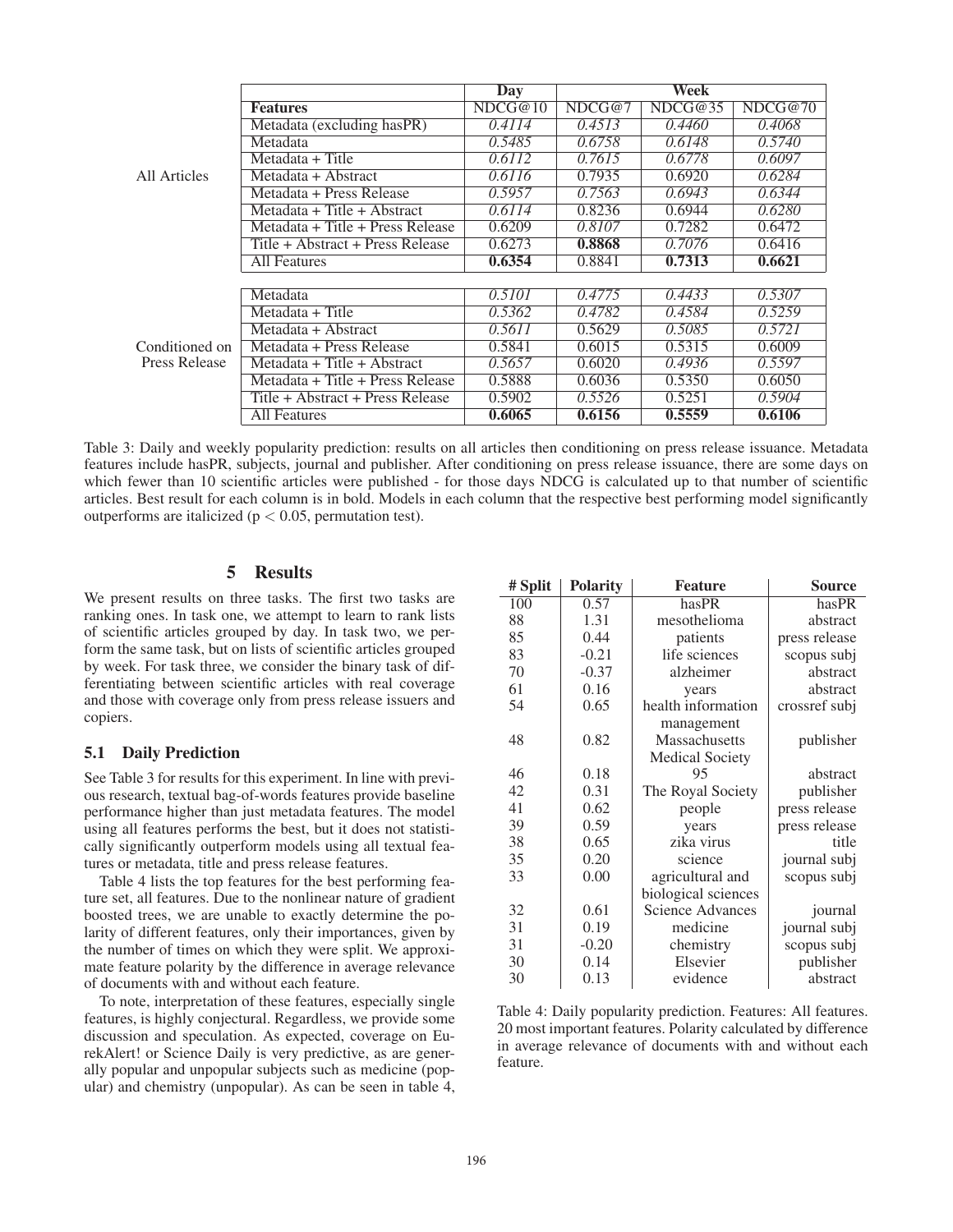medically related text and metadata features, such as "patients," "alzheimer," "health information management," and "medicine" are also important and of mostly positive polarity, since medical articles attract greater news coverage than, say, a recently published computer science paper. As we discuss later, the presence of "alzheimer" as an important, negative feature is more an artifact of the dataset than an identification of trends in popularity. We also find an artifact of year (2016) of the dataset with the feature "zika virus," due to the 2015-2016 zika epidemic in North and South America. Three publishers appear in the top 20, the Massachusetts Medical Society, the publisher of the New England Journal of Medicine, one of the most prestigious peer-reviewed medical journals, "The Royal Society," publisher of the less prestigious, but longest-running scientific journal, "Philosophical Transactions of the Royal Society," and "Elsevier," one of the largest science publishers.

### 5.2 Weekly Prediction

See Table 3 for results for this experiment. Relative performance on the weekly task is similar to its daily counterpart. Understandably, performance is best when optimized for and evaluated on smaller ranks for NDCG since weekly scientific article lists are long and there are more super popular, possibly easier to rank, articles which can fill the top 7 or 35. Segmenting dates by week rather than day may be more realistic, since scientific articles compete for news coverage with articles published around the same time rather than just those published on the same day.

At ranks 35 and 70, as in the daily prediction task, the models using all features perform the best, but not statistically significantly better than models trained on some feature subsets. At rank 7, the model trained on textual features outperforms the model with all features, but not statistically significantly.

Table 5 gives the top features for the model trained to optimize NDCG@7 and using textual features. Again, medical and people-related terms, such as "diet," "participants," and "health" are quite important and of positive polarity. Interestingly, "protein" in the press release is of positive polarity on average, whereas it is negative when present in the abstract. We hypothesize that this may be because, on average, very technical scientific papers, such as those mentioning proteins and cells, are less accessible to journalists, but those which garner a press release are much more likely to be read and covered. Similar to Zhang et al. (2016) "95" (for 95% CI) is an important, positive feature, perhaps since this is commonly found in results of medical studies that may be of interest to the general public.

#### 5.3 Condition on Press Release Issuance

Since having a press release on EurekAlert! or Science Daily is, understandably, correlated with increased news coverage, we repeat the same experiments on the subset of scientific articles with press releases posted on EurekAlert! or Science Daily. This subset consists of 20,546 scientific articles. Thresholds between relevances are much higher on this subset, with thresholds at the daily level of  $T_1 = 3.64$  and

| # Split | <b>Polarity</b> | <b>Feature</b> | Source        |
|---------|-----------------|----------------|---------------|
| 103     | 0.60            | study          | press release |
| 94      | 1.29            | mesothelioma   | abstract      |
| 86      | 0.18            | 95             | abstract      |
| 75      | $-0.35$         | alzheimer      | abstract      |
| 62      | 0.46            | patients       | press release |
| 60      | 0.58            | use            | press release |
| 45      | 0.24            | protein        | press release |
| 44      | 0.21            | health         | abstract      |
| 41      | $-0.14$         | cell           | abstract      |
| 40      | 0.13            | evidence       | abstract      |
| 39      | $-0.20$         | protein        | abstract      |
| 39      | 0.82            | diet           | press release |
| 38      | 0.61            | years          | press release |
| 38      | 0.64            | people         | press release |
| 38      | 0.20            | participants   | abstract      |
| 33      | 0.34            | issue          | press release |
| 31      | 0.24            | world          | abstract      |
| 31      | 0.59            | evidence       | press release |
| 28      | 0.16            | body           | abstract      |
| 28      | 0.16            | years          | abstract      |

Table 5: Weekly popularity prediction. Optimizing NDCD@7. Features: Title, abstract, press release. 20 most important features. Polarity calculated by difference in average relevance of documents with and without each feature.

 $T_2 = 30.36$ , and  $T_1 = 3.53$  and  $T_1 = 33.04$  at the weekly level, on average.

As seen in Table 3, this problem is harder, with the best performance on the daily task at 0.6065, using all features, and 0.6156 on the weekly task at rank 7, using all features. However, although harder, this problem may be more realistic since, as noted in the introduction, many journalists start with press materials to inform what science they cover before reading original articles. Table 6 displays the top 20 features for the daily experiment using all features. Important features for these experiments are similar to those listed for the experiments including all scientific articles, except features from the press release are more prevalent. This makes sense as press releases were issued for all articles in this subset (and we have the text of most of them), and press releases are an important source text for journalists. We do not list features from the weekly experiments as they are quite similar.

#### 5.4 Coverage vs No Coverage

In the previous experiments, we treat articles with news coverage from only automatic copying of abstracts or press releases as having coverage count 0. In this section, we also explore the binary prediction problem of differentiating between those 0 count articles and those with any amount of real news coverage. We create a matched sampling problem using the 34,329 scientific articles with no real news coverage as negative examples. For each negative example, we attempt to find a positive example: 1. with the same subject fields, 2. published in the same journal, 3. published within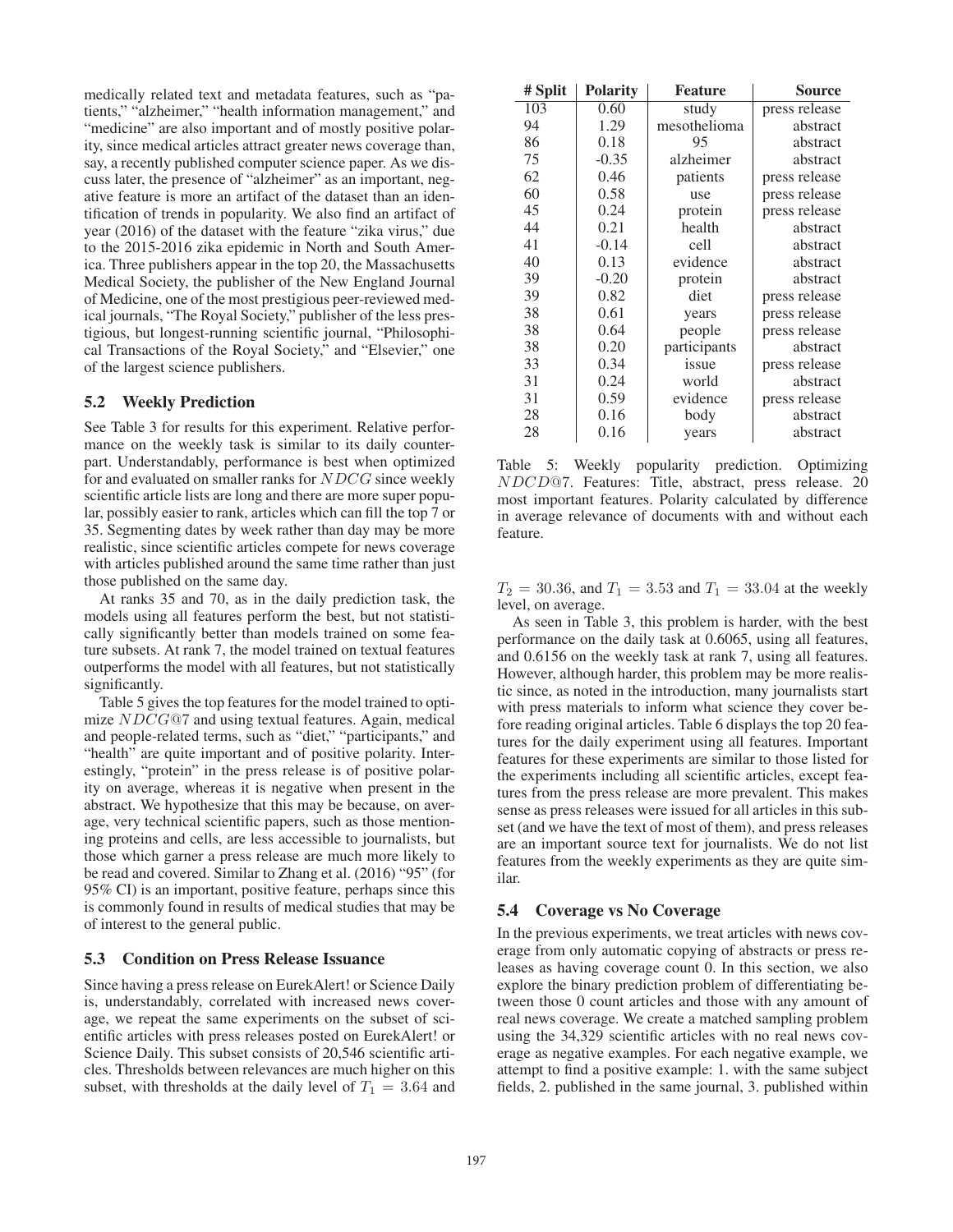| # Split | <b>Polarity</b> | <b>Feature</b>   | Source        |
|---------|-----------------|------------------|---------------|
| 55      | 0.17            | people           | press release |
| 54      | 0.30            | years            | abstract      |
| 50      | 0.13            | evidence         | press release |
| 39      | 0.34            | Nature           | journal       |
| 38      | 0.52            | zika             | title         |
| 33      | 0.14            | planet           | press release |
| 33      | 0.40            | American Medical | publisher     |
|         |                 | Association      |               |
| 33      | 0.09            | humans           | press release |
| 31      | $-0.01$         | patients         | abstract      |
| 30      | $-0.22$         | protein          | press release |
| 30      | 0.33            | 95               | abstract      |
| 29      | $-0.03$         | patients         | press release |
| 28      | 0.23            | published today  | press release |
| 27      | 0.12            | study            | press release |
| 27      | 0.13            | years            | press release |
| 26      | 0.19            | percent          | press release |
| 25      | 0.29            | consumption      | press release |
| 25      | 0.36            | foods            | press release |
| 24      | 0.13            | fossil           | press release |
| 23      | $-0.25$         | proteins         | press release |

Table 6: Conditioned on press release publication on EurekAlert! or Science Daily. Daily popularity prediction. Features: All Features. 20 most important features.

7 days of the negative instance, 4. did/did not receive a press release, depending on the negative example. If no such positive example exists, the negative sample is not included.

We find 8,436 matched pairs. We train logistic regression with the same train-test split (days 1-277, days 278- 365). Using all features, logistic regression achieves an F1 of 0.6037. Although many of the positive feature are sensible and similar to those found in the ranking experiments and previous research (Wallace, Paul, and Elhadad 2015; Zhang et al. 2016), we find that the negative features are dominated by alzheimers and dementia related terms in the title and abstract. These results are indicative of an oddity in the dataset provided by Altmetric, specifically the website Alzforum. Alzforum is an information resource website for alzheimers researchers and is one of the websites included in Altmetric's news crawl. Most of the Alzforum articles tracked by Altmetric post only article metadata, and the website was marked as a non-news source due to its super high rate of publication. Before sampling, Alzforum covers 8,347 of the 34,329 scientific articles with no real coverage and is the highest frequency outlet on that subset. However, it covers only 667 of the 57,668 scientific articles with real coverage. Of 8,436 matched pairs, Alzforum covers 1,380 negative and 224 positive samples. Although we control for subjects, they are typically more general, such as "neuroscience," "psychology and cognitive sciences," and "geriatrics and gerontology." Thus, we are unable to control for specific topics, such as alzheimers, and logistic regression learns that most alzheimers articles are unpopular.

| Weight    | <b>Feature</b>                   | Source        |
|-----------|----------------------------------|---------------|
| 0.8226    | fish                             | press release |
| 0.8236    | fat                              | press release |
| 0.8307    | screening                        | abstract      |
| 0.8803    | quantum                          | press release |
| 0.9044    | detection                        | title         |
| 0.9616    | Project HOPE -                   | publisher     |
|           | The People-to-People             |               |
|           | Health Foundation, Inc.          |               |
| 0.9646    | early                            | title         |
| 1.0459    | <b>American Chemical Society</b> | publisher     |
| 1.1415    | time                             | title         |
| 1.2791    | <b>Oxford University Press</b>   | publisher     |
| $-1.1910$ | protein                          | title         |
| $-1.0599$ | protein                          | press release |
| $-0.9404$ | medicine                         | title         |
| $-0.9334$ | cell                             | title         |
| $-0.9287$ | mechanism                        | title         |
| $-0.8788$ | expression                       | title         |
| $-0.8500$ | expression                       | abstract      |
| $-0.8041$ | genes                            | press release |
| $-0.8025$ | following                        | title         |
| $-0.7689$ | domain                           | title         |

Table 7: Conditioned on press release publication on EurekAlert! or Science Daily, matched pairs binary prediction problem, controlling for journal, subjects, and time. 10 most positive and most negative features.

### 5.5 Condition on Press Release Issuance

Similar to the ranking experiments, we repeat the matched sample experiment on the subset of articles which received a press release. We find 3,398 matched pairs and confirm that the positive and negative instances do not have disproportionate skew towards any one outlet. Using all features, logistic regression achieves an F1 of 0.5794. Table 7 lists the top features for these results. Top negative features appear to be those related to more technical scientific work, such as "proteins" and "genes" "expression", while positive features are related to health, such as "fat," "screening," and "Project HOPE," a publisher of health policy articles. Surprisingly, the American Chemical Society is a positive feature and "medicine" is a negative feature when occurring in the title.

# 6 Discussion

In this paper we present an analysis of news coverage of scientific articles across various disciplines, universities, journals, and news outlets. After filtering out press release and abstract issuance and copier websites, we approach the problem as a ranking one. For a given period of time, we learn to rank scientific articles by the amount of news coverage they receive. We find that textual features significantly improve the accuracy of the prediction over metadata features, with abstract and press release features providing the largest boost in accuracy. We find the most important feature to be whether the scientific article has a press release published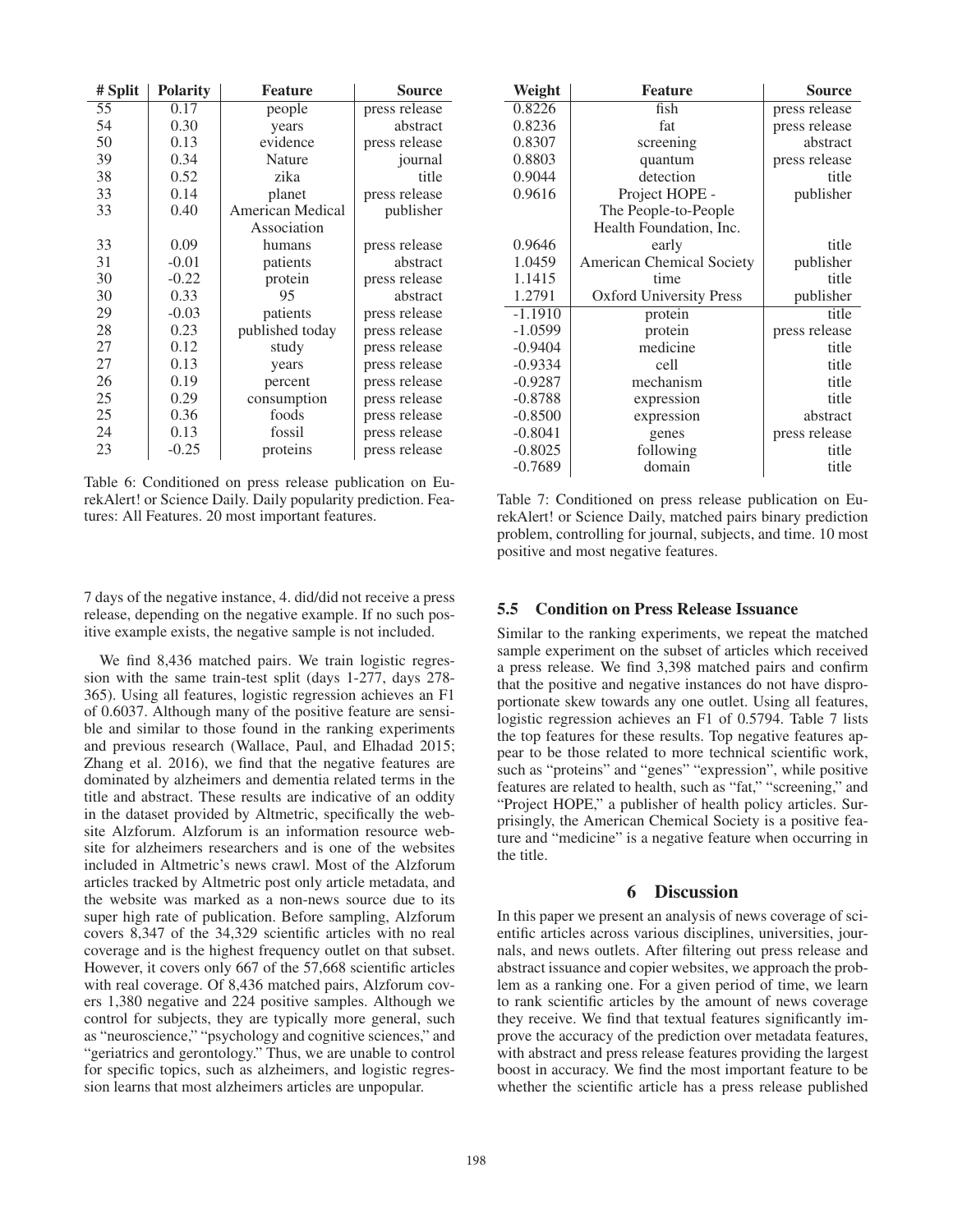on EurekAlert! or Science Daily. Conditioning on receiving press release coverage on at least one of these websites, we repeat these experiments, finding significant performance drop on the daily and weekly tasks. Performance on this task may be more realistic, though, since press releases are a valuable resource to journalists when writing a piece, and many journalists use them as a starting point when crafting an article.

We also examine the problem of predicting whether a scientific article will garner coverage by just press release issuance and copier websites, or whether it will receive real news coverage. We set up a matched sampling problem, controlling for journal, subjects, time and press release publication. On the subset of articles with press releases, we find that health-related terms are positively correlated with coverage, while technical scientific terms, such as protein and cell, are negatively correlated. In other words, use of certain keywords, along with strategic production of press materials, may account for patterns of attention, as well as neglect, for scientific topics across society.

Overall, we provide insights that speak to current issues in science communication, such as the "cycle of hype" and systematic bias in media selection. These dynamics potentially influence a range of downstream policy issues, from research funding potential to public opinion and risk perceptions. Establishing evidence of patterns of subjective media attention furnishes important knowledge relating to the public communication of science.

# 7 Future work

There are many avenues for future work with this dataset. Using the text of newspaper articles, we could model the process of information diffusion from scientific articles through press releases to news articles. There is a rich literature in tracing information diffusion in mainstream and social media, studying how to identify and track phrases that spread through networks (Leskovec, Backstrom, and Kleinberg 2009; Daniel M. Romero, Meeder, and Kleinberg 2011; Simmons, Adamic, and Adar 2011; Tan, Friggeri, and Adamic 2016). Retrieving reliable dates for the newspaper articles, we could examine the effects of coverage among outlets. For instance, if a major outlet like the New York Times covers a scientific article, does that article receive a bump in coverage the following day or week? Using date data, we could also examine relative publication speed and timing of different outlets, discovering which outlets report on scientific findings the fastest or slowest and which outlets consistently follow or precede others. Without date information, networks of information propagation could be inferred through analysis of patterns of copying among outlets.

Expanding the dataset with scientific articles from other years would also enable further research. With data across multiple years, we could explore historical trends in the publication and reporting of scientific news. Furthermore, with additional years of data, author names might become a useful feature, similar to how Yogatama (Yogatama et al. 2011), using 10 years of economic research papers and 26 years of computational linguistics papers, finds that some authors are more prolific, producing more popular content than others.

# References

Althoff, T.; Borth, D.; Hees, J.; and Dengel, A. 2013. Analysis and forecasting of trending topics in online media streams. In *Proceedings of the 21st ACM international conference on Multimedia Pages*.

Bandari, R.; Asur, S.; and Huberman, B. A. 2012. The pulse of news in social media: Forecasting popularity. In *Proceedings of ICWSM*.

Bornmann, L. 2014. Do altmetrics point to the broader impact of research? an overview of benefits and disadvantages of altmetrics. *Journal of Informetrics* 8:895–903.

Boykoff, M., and Boykoff, J. 2004. Balance as bias: Global warming and the us prestige press. *Global Environmental Change* 14:125–136.

Brechman, J.; Lee, C.; and Cappella, J. 2009. Lost in translation?: a comparison of cancer-genetics reporting in the press release and its subsequent coverage in the press. *Sci Commun* 30:453–474.

Bubela, T.; Nisbet, M. C.; Borchelt, R.; Brunger, F.; Critchley, C.; Einsiedel, E.; Geller, G.; Gupta, A.; Hampel, J.; Hyde-Lay, R.; Jandciu, E. W.; Jones, S. A.; Kolopack, P.; Lane, S.; Lougheed, T.; Nerlich, B.; Ogbogu, U.; O'Riordan, K.; Ouellette, C.; Spear, M.; Strauss, S.; Thavaratnam, T.; Willemse, L.; and Caulfield, T. 2009. Science communication reconsidered. *Nature Biotechnology*.

Burges, C. J. 2010. From ranknet to lambdarank to lambdamart: An overview. Technical report, Microsoft Research.

Caulfield, T.; Sipp, D.; Murry, C. E.; Daley, G. Q.; and Kimmelman, J. 2016. Confronting stem cell hype. *Science* 352:776–777.

Clarke, C. E. 2008. A question of balance: The autismvaccine controversy in the british and american elite press. *Science Communication* 30:77–107.

Costas, R.; Zahedi, Z.; and Wouters, P. 2014. Do altmetrics correlate with citations? extensive comparison of altmetric indicators with citations from a multidisciplinary perspective. *Journal of the Association for Information Science and Technology* 66:2003–2019.

Daniel M. Romero, D. M.; Meeder, B.; and Kleinberg, J. 2011. Differences in the mechanics of information diffusion across topics: Idioms, political hashtags, and complex contagion on twitter. In *Proceedings of WWW*.

Donsbach, W. 2004. Psychology of news decisions factors behind journalists professional behavior. *Journalism* 5:131– 157.

Fahy, D., and Nisbet, M. C. 2011. The science journalist online: Shifting roles and emerging practices. *Journalism* 12:778793.

Friedman, S. M.; Dunwoody, S.; and Rogers, C. L. 2010. *Communicating uncertainty: media coverage of new and controversial science*. Routledge.

Geller, G.; Bernhardt, B. A.; and Holtzman, N. A. 2002. The media and public reaction to genetic research. *Journal of the American Medical Association* 287:773.